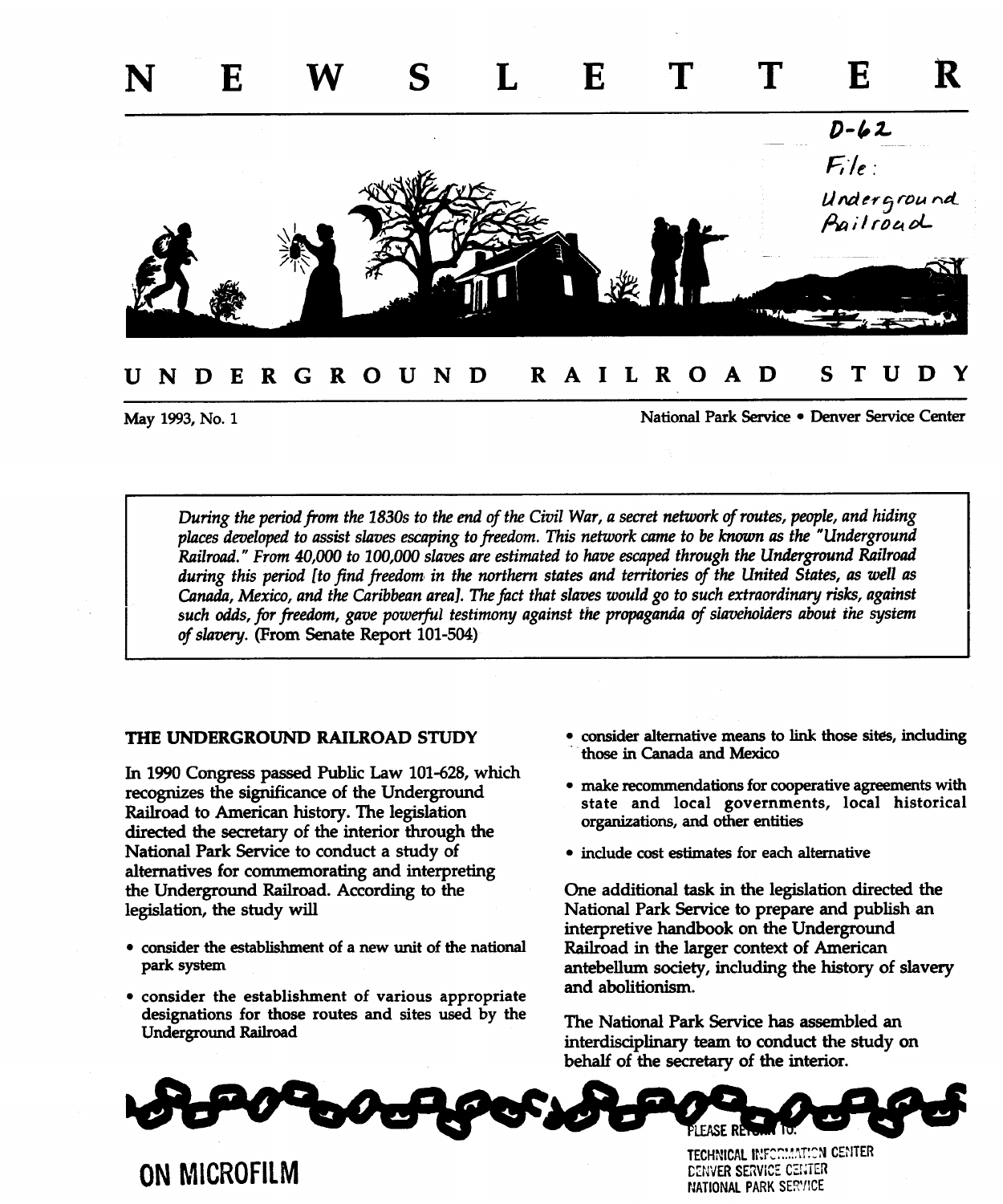# INTENT OF THE STUDY

Provide Congress with a range of alternative Be a detailed plan or action document concepts for consideration

Service and other entities in preserving, programs that are currently preserving, interpreting, and commemorating the interpreting, and commemorating the Underground Railroad Underground Railroad

In conjunction with a national historic Be a comprehensive inventory of all historic landmark theme study, identify historic sites, structures, trails and landscapes structures, trails, and landscapes associated associated with the Underground Railroad with the Underground Railroad

Identify existing and potential management Specify an acquisition program or provide and ownership of candidate sites and structures funds for preservation of sites

### THE STUDY WILL THE STUDY WILL NOT

Explore the potential roles of the National Park Prescribe actions that will detract from existing

The National Park Service in <sup>1992</sup> began data collection is for the purpose of identifying sites, Corober 4-5, 1992, brought expertise in the structures, trails, and landscapes associated with Underground Railroad or in related aspects of have high potential for interpretive or protective issues concerning the study's scope, data sources, measures, listing as a new national historic work already in progress, applicable criteria,

public brochure entitled "Taking the Train to Freedom," which many of you have already **The Underground Railroad story includes history of** received. This brochure gave an overview of the institution of slavery and resistance to slavery. Underground Railroad story, the NPS study events, and a comment sheet for people to return. More than 200 people and organizations have values of the peak period of Underground Railroad operation was requested to be on our mailing list. Several 1830-1865. comment sheets listed sites associated with the Underground Railroad and museums that currently

To help get the Underground Railroad study . The story focus will be on escapees and on those who underway, the National Park Service conducted a offered aid. workshop in Kansas City, Missouri, in October 1992, in conjunction with the annual meeting of the  $\bullet$  Many types of resources are associated with the Association for the Study of Afro-American Life Underground Railroad, including routes, building Association for the Study of Afro-American Life and History. And in March 1993, the first landscapes, artifacts, music, language, literature, as<br>Independent Deilned Advisory Committee. Underground Railroad Advisory Committee (URAC) meeting was held in Philadelphia,

WHAT HAS HAPPENED SO FAR? Pennsylvania. Highlights of these two activities follow

collection that continues to the present. The data Kansas City. Participants in the workshop held on the Underground Railroad. These resources may **African-American history**. The workshop addresse landmark, or as a new unit of the national park possible role of the National Park Service and other system. The system agencies and institutions, preservation of sites, and In 1992 the National Park Service produced a **Interversion of alternative concepts**. The key findings of the workshop were as follows:

- 
- process, a chronology of Underground Railroad <br>events and a comment shoot for poople to return related to slavery and the African-American experience.
	-
- The Underground Railroad was not a simple route north, interpret the Underground Railroad, slavery, and but reflects network patterns as well as complex abolitionism. connections to American Indian tribes, Mexico, Canada, and the Caribbean
	-
	-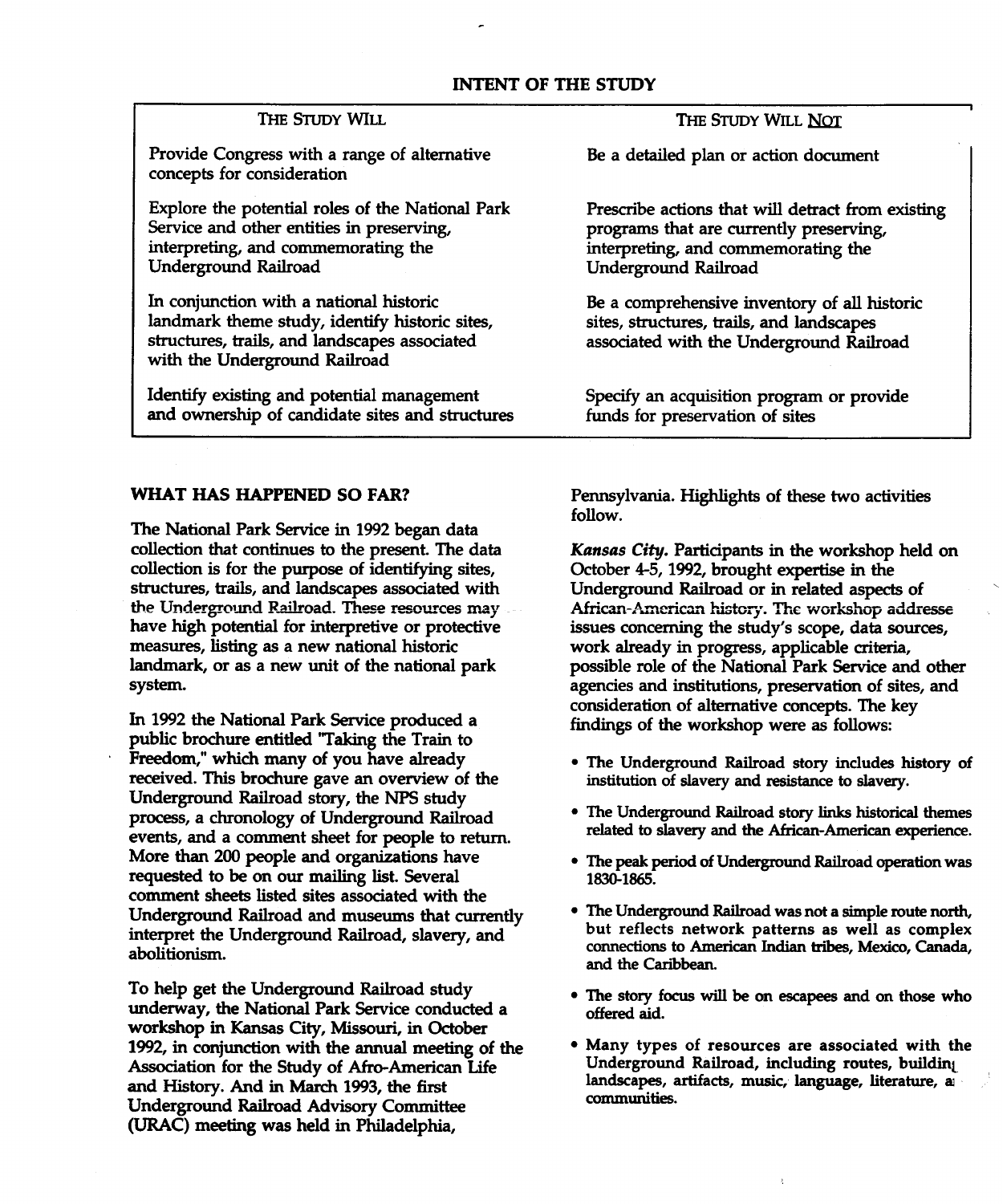Philadelphia. The NPS study team and the newly WHAT WILL HAPPEN NEXT? appointed URAC came together for two days to kick off a shared team effort. On March 31, 1993, The NPS study team will be conducting fieldwork introductions and welcome remarks by NPS to develop alternative concepts to present to the officials opened the meeting, which later ended public. These draft alternatives will be developed with presentations and discussions by the URAC with the advice of the URAC. The potential impact<br>and the NPS study team. The URAC commun-<br>of the alternatives will also be assessed. A draft and the NPS study team. The URAC commun-<br>icated their goals and expectations as committee special resource study will be prepared. This draft icated their goals and expectations as committee members and as consultants to the study team will<br>work directly with the NPS study team throughout Service and the URAC. After all comments are members and as consumants to the study team will<br>work directly with the NPS study team throughout<br>the study process. Election of officers to the URAC evaluated, the document will be finalized and sent the study process. Election of officers to the URAC evaluated, the document will be finalized and secretary (chair, vice chair, and secretary) and appointments to the secretary of the interior for transmittal to to three s to three subcommittees (history/interpretation, sites/structures/trails, and public involvement) sites, structures, transition and public involvement,<br>were conducted. Study team presentations included<br>of alternatives contained in the final study meet briefings on the background and progress of the briefligs on the background and progress of the legislation based on a different concept, or take no<br>study. Topics involved national historic landmark properties, the Kansas city meeting, interpretive themes, and preliminary alternative concepts. Comments from the URAC on these subjects are

On April 1, 1993, the study team and some committee members visited several known or potential Underground Railroad sites and the Charles L. Blockson Afro-American Collection at Temple University. One group participated in tours to the Mother Bethel AME Church, the Afro-American Historical and Cultural Museum the Training Camp at LaMott, and the Blockson Collection. The other group participated in a meeting with Quaker community members at Friends Historical Library, attended a slide show at the Longwood Meeting House, and toured related Underground Railroad sites

÷.

of alternatives contained in the final study, enact action. If new legislation is drafted, congressional hearings may be held for further public involvement. Some ideas from the study may be expected at a later date.<br>
expected at a later date. others without new legislation

## WHO IS ON THE UNDERGROUND RAILROAD ADVISORY COMMITTEE

### LEGISLATIVE REQUIREMENTS IN PUBLIC LAW 101-628 APPOINTMENTS

Three members to be appointed who shall have expertise in Fr. Thomas Battle African-American history. The control of the control of the Dr. John Fleming

Two members to be appointed who shall have expertise in Mr. Charles Blockson, Chair historic preservation. The contraction of the Ms. Barbara Hudson, Vice Chair

One member to be appointed who shall have expertise in Dr. Robin Winks American history

Three members to be appointed who shall be from the general Ms. Vivian Abdur-Rahim public. The contract of the matrix of the matrix  $\mathbf{M}$ s. Rose Powhatan-Auld, Secretary

Dr. Ancella Bickley

Ms Glennette Tilley-Tumer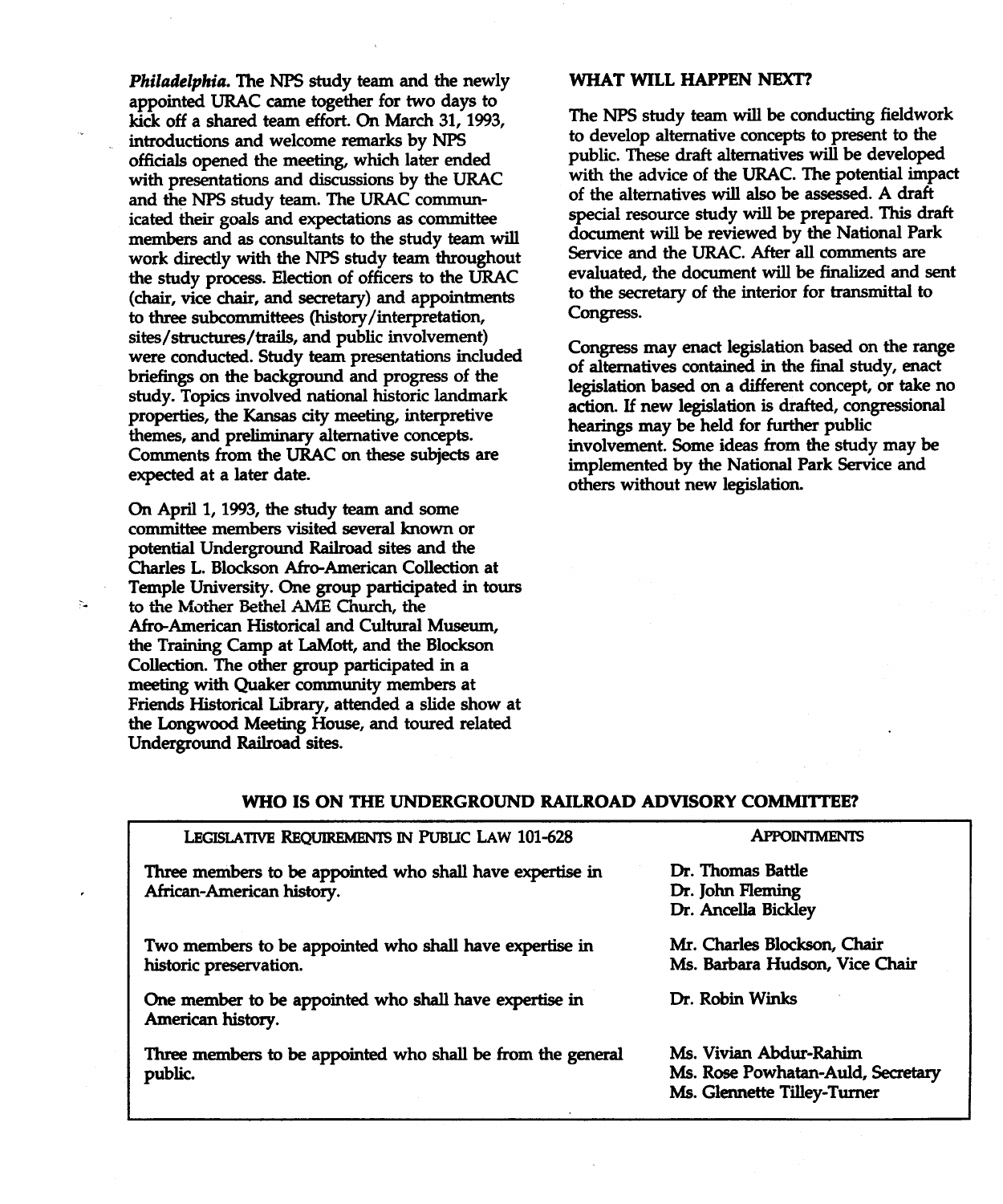UNITED STATES UNITED STATES<br>DEPARTMENT OF THE INTERIOR POSTAGE & FEES PAID NATIONAL PARK SERVICE NATIONAL PARK SERVICE DENVER SERVICE CENTER PERMIT NO. G-83 12795 W ALAMEDA PARKWAY P.O. BOX 25287 DENVER, COLORADO 80225-0287

 $\boldsymbol{\mathcal{A}}$ 

OFFIQAL BUSINESS PENALTY FOR PRIVATE USE, \$300

 $\sim$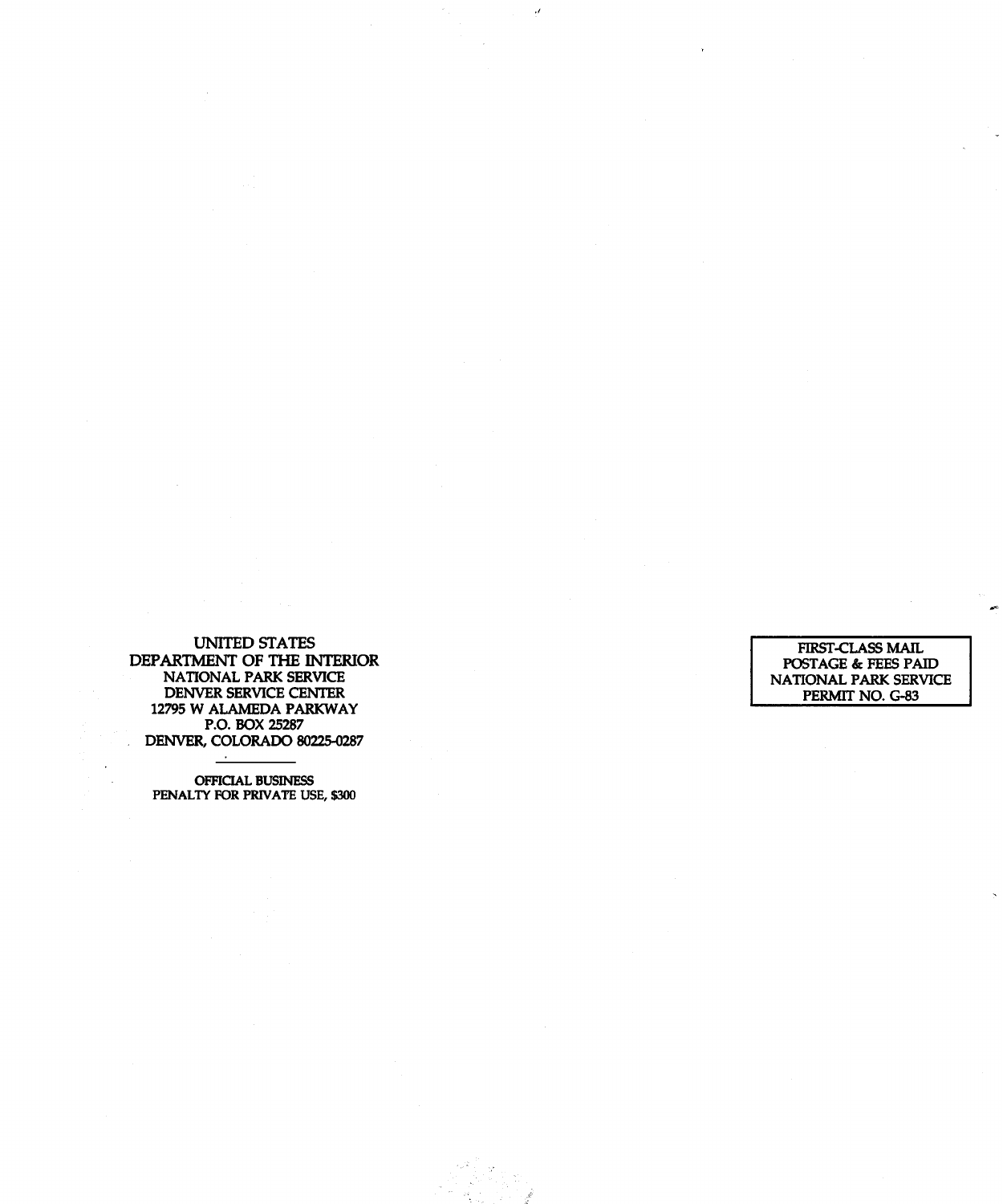# COMMENT FORM

Please use the space below to record any comments or suggestions you may have